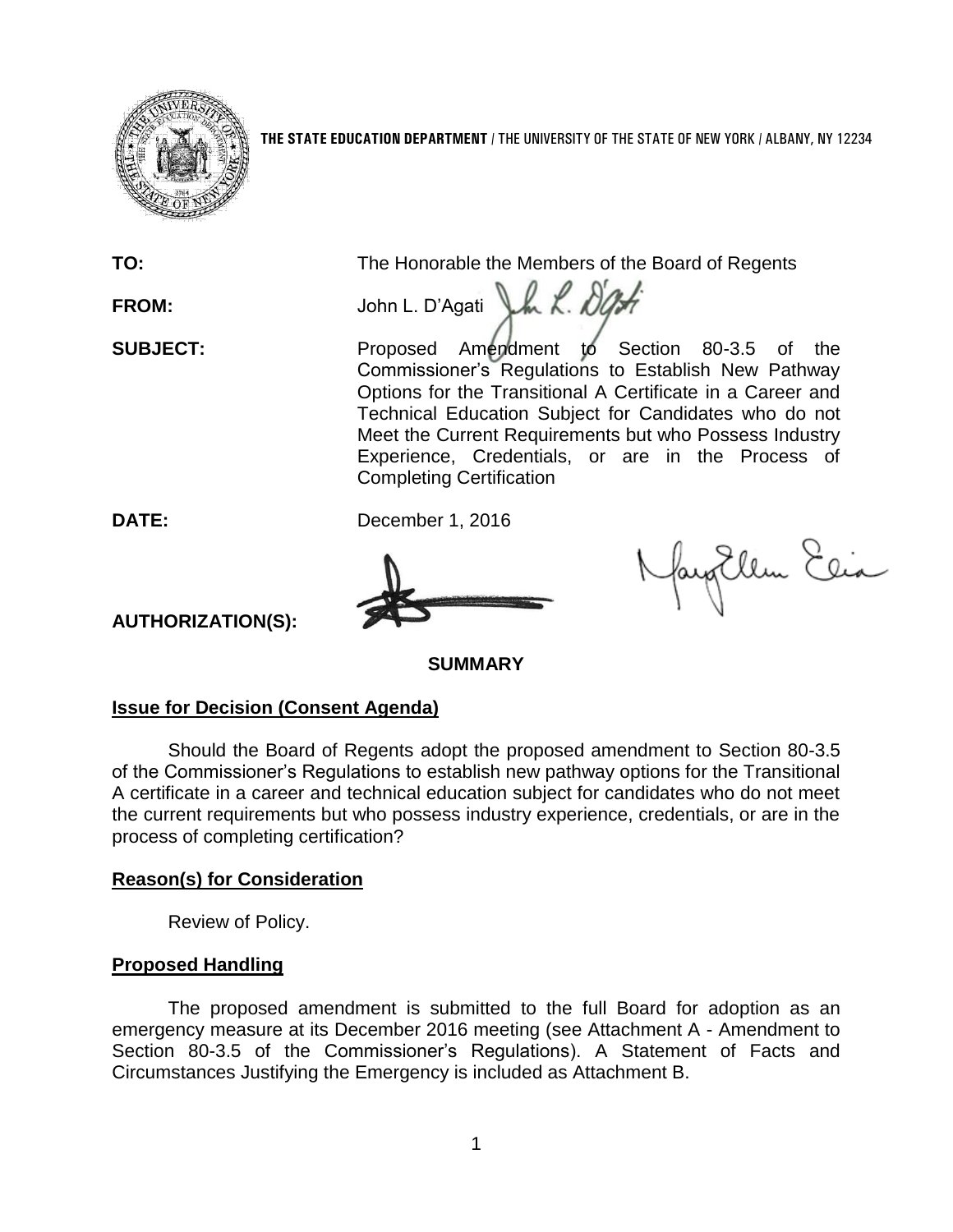## **Procedural History**

The amendment was adopted as an emergency measure at the June 2016 Board of Regents meeting. A Notice of Proposed Rule Making and Emergency Action was published in the State Register on June 29, 2016. The amendment was adopted as a second emergency action at the July 2016 Board of Regents meeting. Following the 45-day public comment period required under the State Administrative Procedure Act, the Department received one comment on the proposed amendment (see Attachment C - Assessment of Public Comment). At its September and October 2016 meetings, the Board of Regents adopted the revised rule as an emergency measure. A Notice of Revised Rule Making and Emergency Adoption was published in the State Register on November 16, 2016. A fourth emergency action is now needed to ensure that the emergency rule adopted at the June and July meetings and revised and adopted at the September and October meetings will remain in effect until it can be adopted as a permanent rule at the January 2017 Regents meeting. Supporting materials for the proposed amendment are available upon request from the Secretary to the Board of Regents.

## **Background Information**

Over the past several years, the Board of Regents has discussed the expansion of career and technical education (CTE) programs in school districts and BOCES generally and of integrated credit allowance which will in turn create a greater demand for teachers certified in CTE titles. At its November 2013 meeting, the Board of Regents was presented with recommendations that would support existing and anticipated demand for teachers certified in CTE titles.

Currently, a Transitional A certificate in a specific CTE subject is issued to permit the employment of an individual in a specific CTE education title who does not meet the requirements for an initial certificate, but who possesses the requisite occupational experience. This certificate is valid for three years, and the candidate would complete the additional requirements for an initial certificate during the three years.

The three options available for a Transitional A certificate prior to the May 2016 Board of Regents meeting were:

- **Option A.** Candidates who possess an associate's degree (or its equivalent) in the career and technical field in which the certificate is sought, and who have at least two years of documented and satisfactory work experience in the career and technical education subject for which a certificate is sought;
- **Option B.** Candidates who possess a high school diploma or its equivalent (but who do not possess an associate's degree or its equivalent in the certificate area), and who have at least four years of documented and satisfactory work experience in the career and technical education subject for which a certificate is sought; and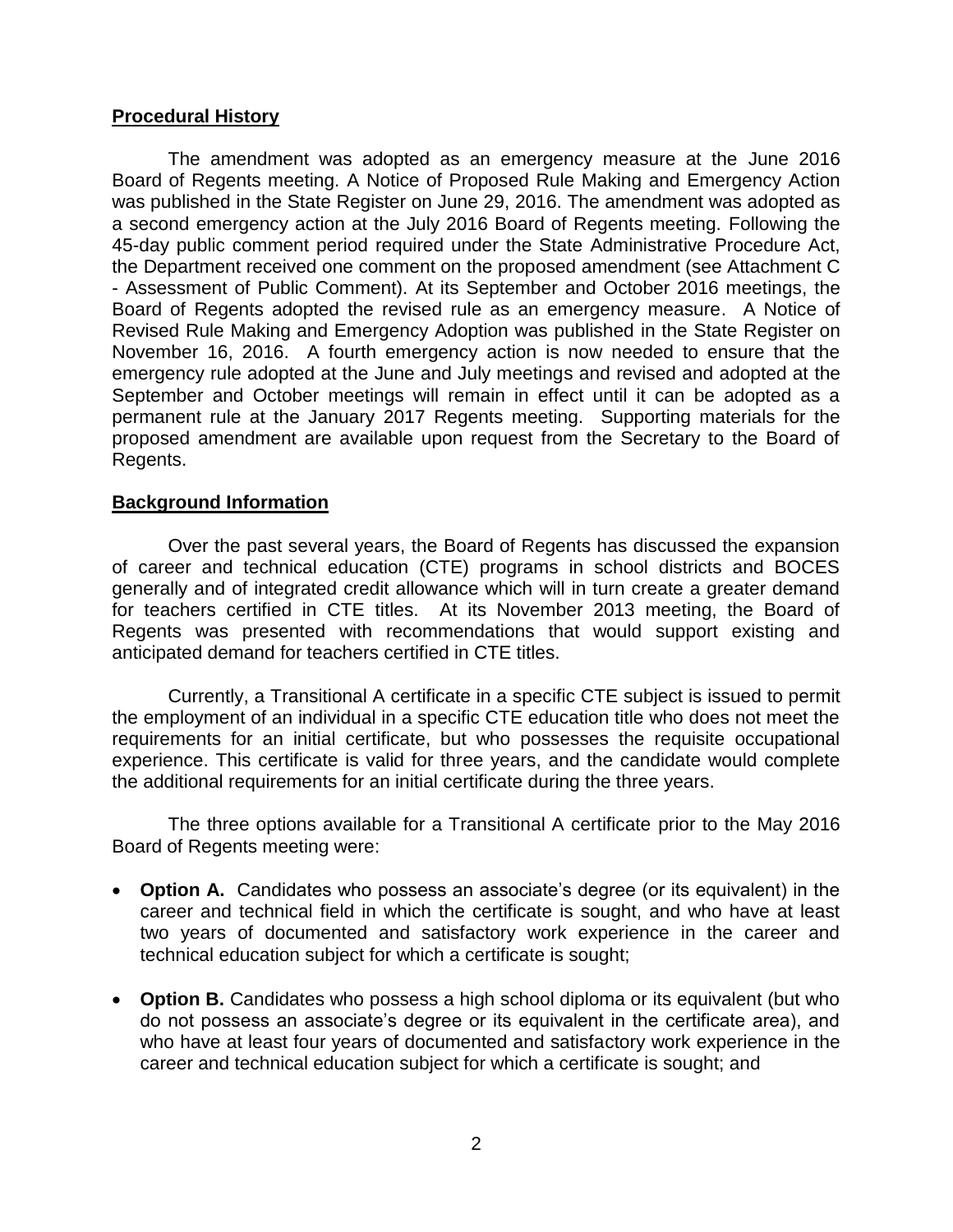**Option C.** Candidates who possess an associate's degree (or its equivalent) in the career and technical field in which the certificate is sought, and who have at least two years of documented and satisfactory teaching experience at the postsecondary level (excluding experience as a teaching assistant) in the career and technical education subject for which a certificate is sought.

All three Transitional A pathways described above also require:

(1) Coursework or training in identification of and reporting of child abuse or maltreatment, school violence prevention and intervention, and harassment, bullying and discrimination prevention and intervention;

(2) Evidence of having achieved a satisfactory level of performance on the New York State Teacher Certification Examination Content Specialty Test in the area of the certificate; and

(3) An employment and support commitment. The candidate must submit evidence of having a commitment for three years of employment as a teacher in a public or nonpublic school or BOCES, which includes a mentored experience for the first year consisting of daily supervision by an experienced teacher during the first 20 days. However, the mentoring is not required if the candidate has two years of satisfactory employment as a teacher of students in grades 7-12 in a public or nonpublic school or BOCES.

## **Establishment of Additional Pathways**

At its May 2016 Board of Regents meeting, the Board adopted by emergency action a proposed amendment to provide an additional opportunity for teachers to obtain a Transitional A certificate through a Pathway D Option. This was permanently adopted by the Board at its September 2016 meeting. Now, candidates may be eligible for a Transitional A certificate if they hold a full private career school teacher license issued by the Department's Bureau of Proprietary School Supervision (BPSS) and have taught under that license for two years in a New York State licensed private career school and meet certain other requirements.

Currently, pursuant to Section 126.6 of the Commissioner's Regulations, there are three license levels (permit, provisional and full license) for teachers licensed by BPSS. To apply for a permit, provisional or full license, candidates must complete an application and provide BPSS with all necessary documentation required for the level and license area(s) in which the candidate wishes to be licensed in. Currently, the requirements for a full Private Career School Teacher License by BPSS are (for most CTE subject areas):

(1) To qualify for a full license, candidates must have completed a total of 90-clock hours in Professional Education, including methods of teaching or a total of 9 semester credits of college coursework in Professional Education.

Full licenses are valid for 4 years and are renewable.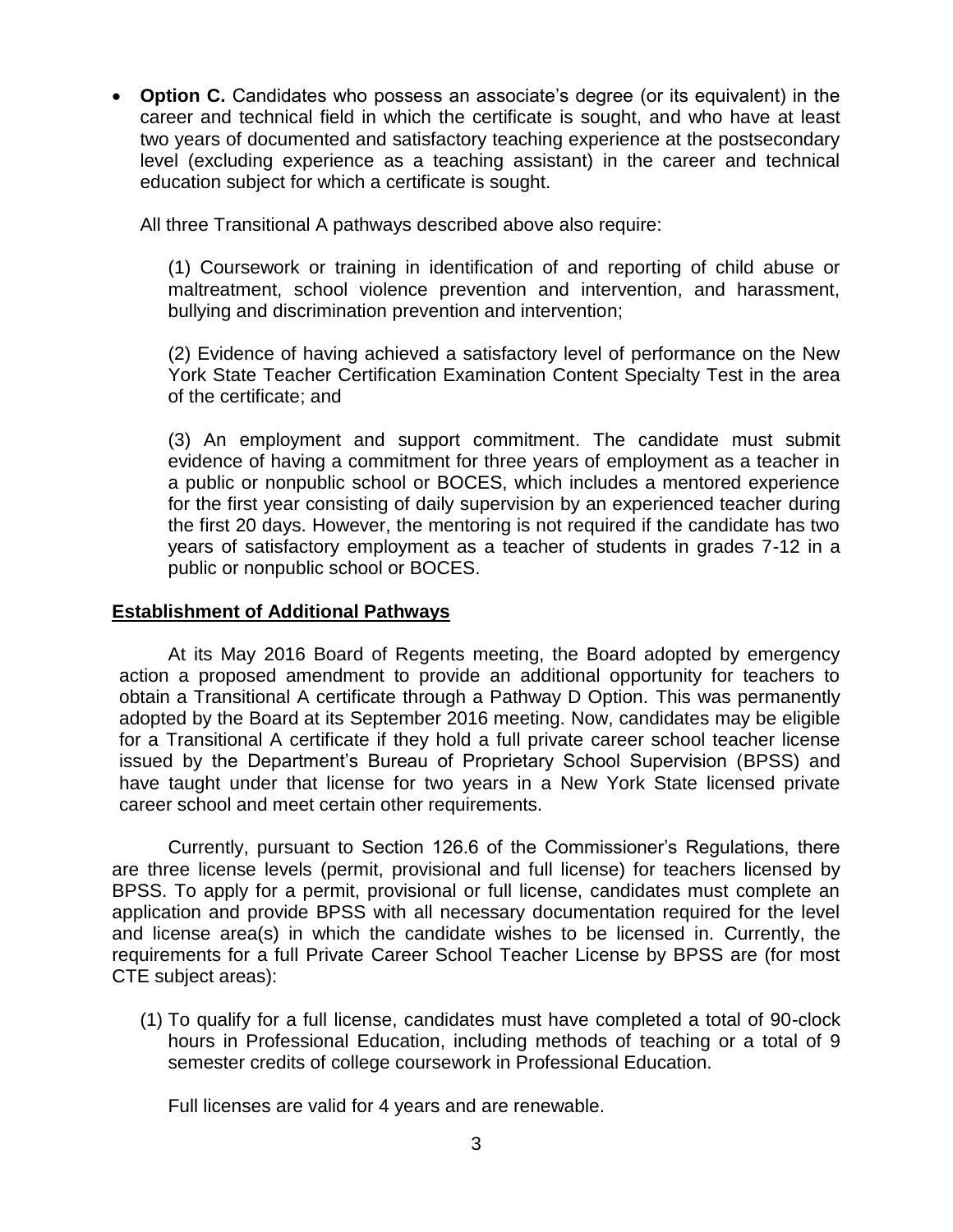During the three years that a candidate has a Transitional A certificate, he/she may apply for and complete all requirements for an Initial Certificate. These requirements include completion of college coursework, receiving a passing score on the NYSTCE exams, and completion of a 40-day student teaching placement in the certificate area sought.

## **Proposed Amendment**

To provide additional certification pathways in CTE fields to address the immediate shortages in the field, at the June 2016 Board of Regents meeting, the Department recommended establishing new pathway options G, H, and I for Transitional A certificates for candidates who meet one of the three requirements listed below:

- **Option G.** Have a minimum of two years of work experience in the CTE subject area of the certificate sought and hold an industry-related credential, where available, or pass an industry accepted examination as approved by the Department *and* have an employment and support commitment.
- **Option H.** Are enrolled in an approved CTE teacher preparation program and have either a minimum of one year of related work experience and/or take and pass an industry accepted examination *and* have an employment and support commitment.
- **Option I.** Are currently certified 7-12 grade teachers in *any* subject area with two years of documented work experience or who hold industry-recognized credentials, where available, in the related CTE area *and* have an employment and support commitment.

The proposed amendment provides additional opportunities and flexibility for individuals with specific technical and career experience to obtain a Transitional A teaching certificate in their area of expertise, or a related area, thus allowing them to teach CTE subjects at the secondary school level. This will help to increase the supply of qualified, certified teachers in the career and technical education field in order to satisfy the increasing demand for those teachers.

Since the proposed amendment was presented to the Board of Regents at its July meeting for a second emergency action, the Department recommended one minor clarification to Option I to indicate that teachers in any subject area may pursue this pathway, not just teachers in any CTE subject area. This more accurately reflects the Department's intention to create a more flexible pathway option for individuals to pursue CTE certification. The Department also revised the regulation to clarify that mentoring shall not be required if the candidate has two years of satisfactory employment as a teacher of students in grades 7 through 12 (not grades 5 through 12) in a public or nonpublic school or BOCES. The revised rule was adopted by the Board at its September 2016 meeting. The proposed amendment was published in the State Register to allow for a 30-day public comment period for the revised rule making. No comments were received on the revised rule.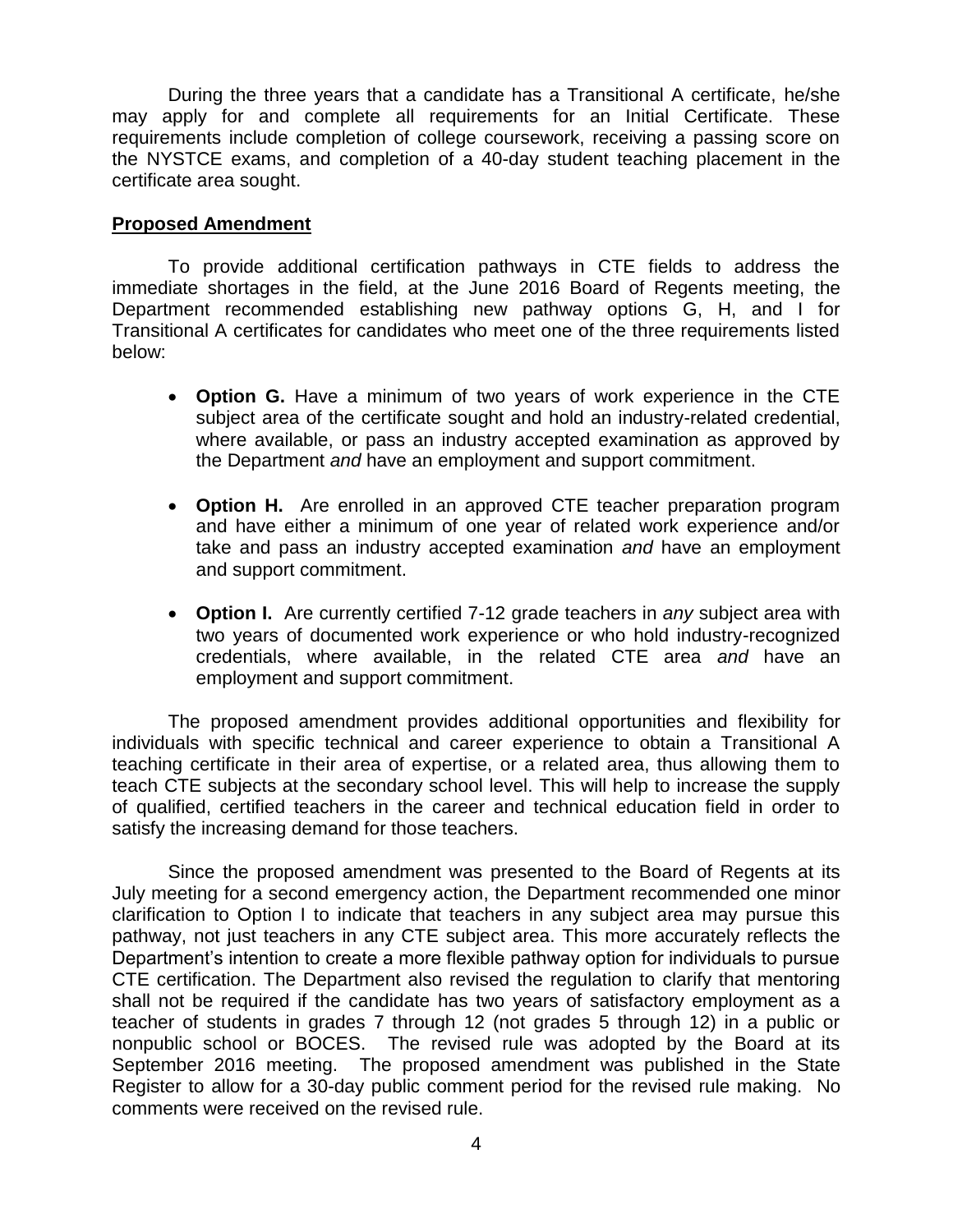# **Related Regents Items**

June 2016 <https://www.regents.nysed.gov/common/regents/files/516hea1.pdf>

July 2016<https://www.regents.nysed.gov/common/regents/files/716brca3.pdf>

September 2016<https://www.regents.nysed.gov/common/regents/files/916brca3.pdf>

October 2016 http://www.regents.nysed.gov/common/regents/files/1016brca1.pdf

## **Recommendation**

VOTED: That new paragraphs (5), (6), and (7) to subdivision (b) of section 80- 3.5 of the Regulations of the Commissioner of Education be added, as submitted, effective December 17, 2016, as an emergency action upon a finding by the Board of Regents that such action is necessary for the preservation of the general welfare in order to immediately adopt revisions to the proposed amendment in response to public comment, and to otherwise ensure that the emergency rule adopted at the June and July Regents meetings and revised and adopted at the September and October 2016 Regents meetings, remains continuously in effect until the effective date of its adoption as a permanent rule.

## **Timetable for Implementation**

The revised emergency rule adopted at the October Regents meeting will expire on December 16, 2016. If the proposed amendment is adopted as an emergency rule at the December meeting, the proposed amendment will become effective on December 17, 2016. If adopted at the January Regents meeting, the proposed amendment will become effective as a permanent rule on January 25, 2017.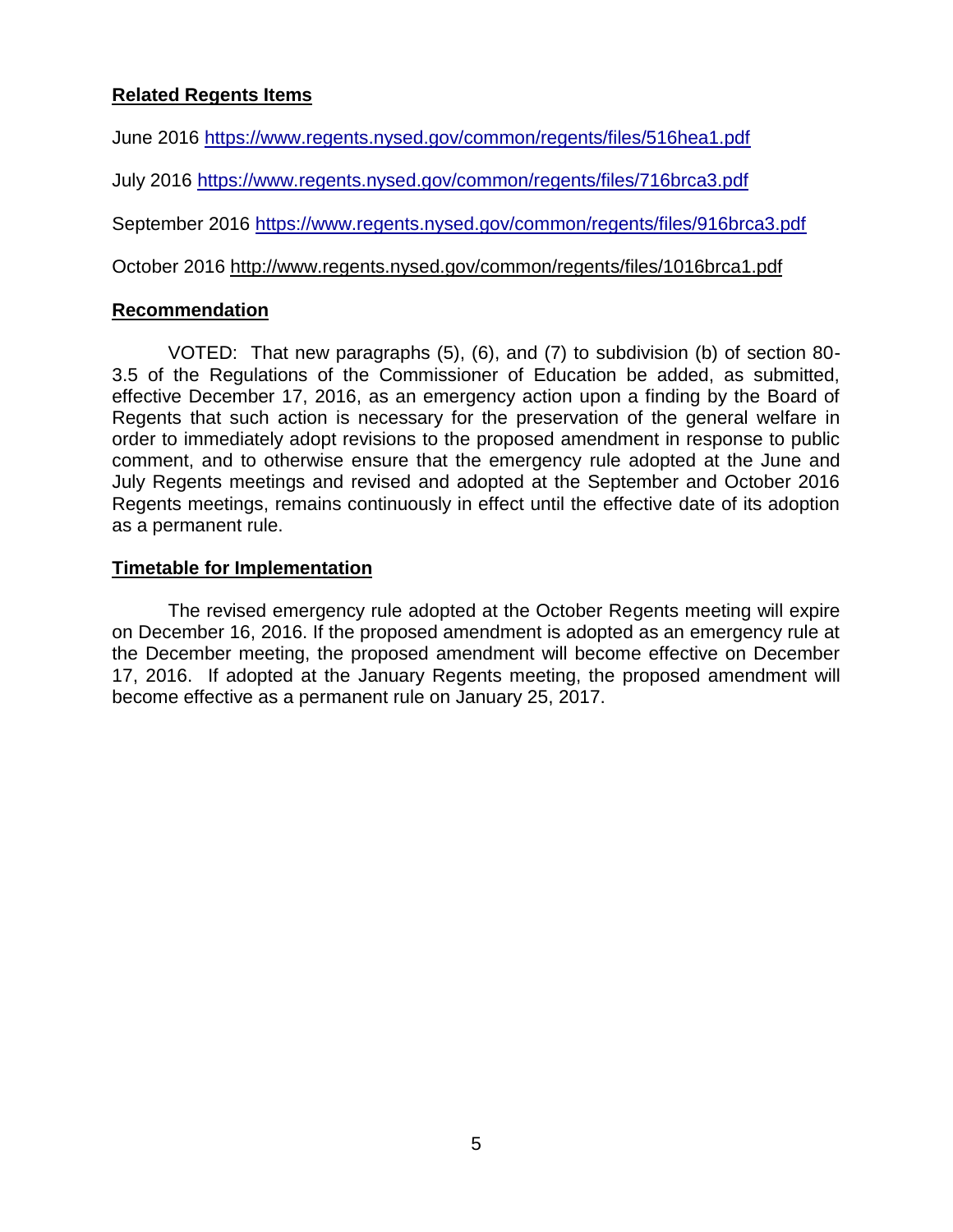#### **Attachment A**

# AMENDMENT TO THE REGULATIONS OF THE COMMISSIONER OF EDUCATION Pursuant to Education Law sections 207, 305, 3001, 3006, 3009.

1. The emergency taken at the July 2016 Regents meeting to add new paragraphs (5), (6) and (7) to section 80-3.5 of the Regulations of the Commissioner of Education, is rescinded, effective December 17, 2016.

2. Paragraph (2) of subdivision (b) of section 80-3.5 of the Regulations of the Commissioner of Education shall be amended, effective December 17, 2016, to read as follows:

(2) The candidate shall meet the requirements for the transitional A certificate by successfully completing the requirements in paragraph (1) [or (2)] through (7) of this subdivision.

3. New paragraphs (5), (6), and (7) are added to subdivision (b) of section 80- 3.5 of the Regulations of the Commissioner of Education, effective December 17, 2016, to read as follows:

(5) Option G: The requirements of this paragraph are applicable to candidates who seek an initial certificate and who hold an industry acceptable credential in a career and technical education subject and have at least two years of acceptable work experience in the certificate area to be taught or in a closely related subject area acceptable to the department. The candidate shall meet the requirements in each of the following subparagraphs:

(i) Education. The candidate shall complete at least two clock hours of course work or training regarding the identification and reporting suspected child abuse or maltreatment, in accordance with requirements of section 3004 of the Education Law. In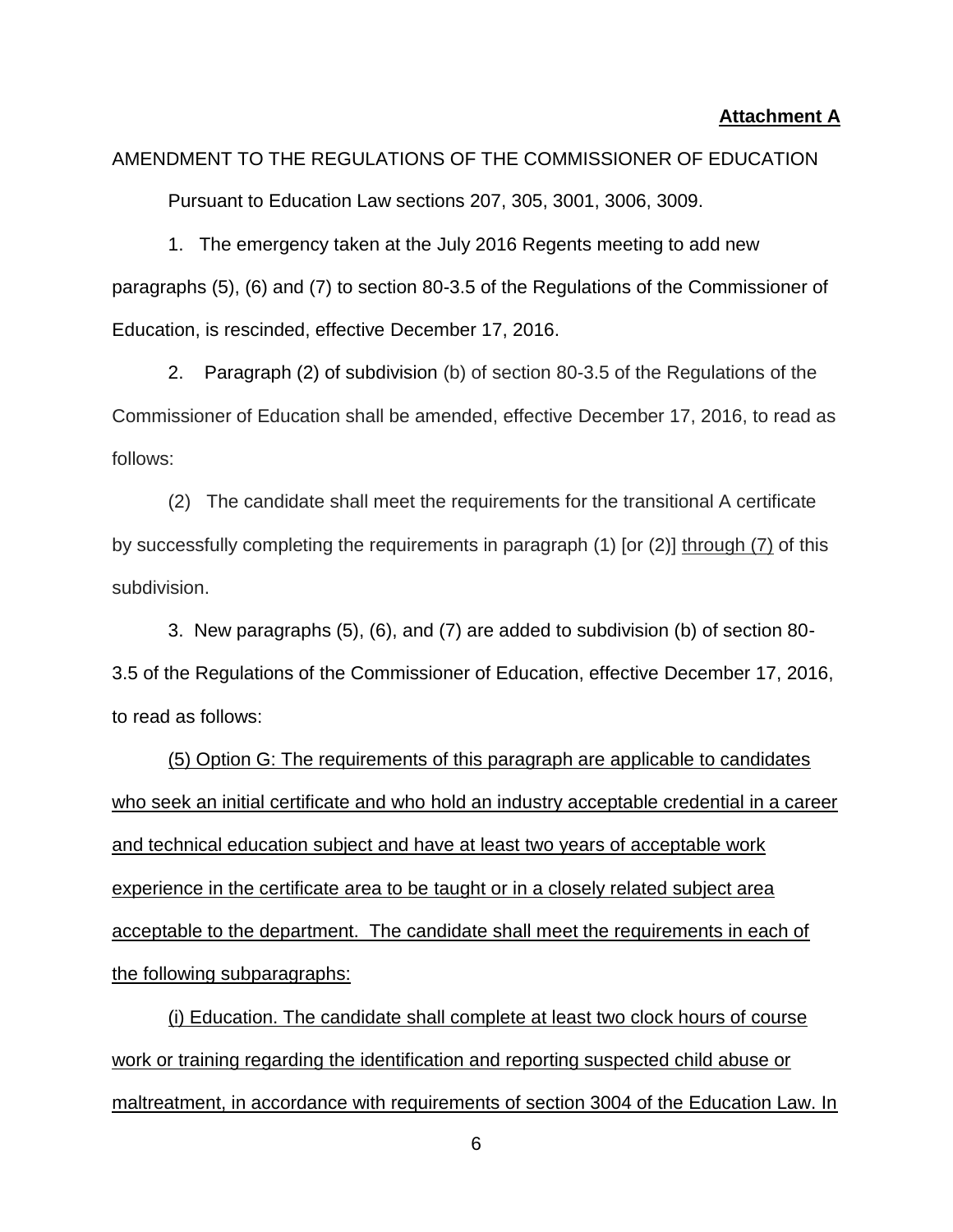addition, the candidate shall complete at least two clock hours of coursework or training in school violence prevention and intervention, as required by section 3004 of the Education Law, which is provided by a provider, approved or deemed approved by the department pursuant to Subpart 57-2 of this Title. A candidate who applies for the certificate shall also complete at least six clock hours, of which at least three hours must be conducted through face-to-face instruction, of coursework or training in harassment, bullying and discrimination prevention and intervention, as required by section 14 of the Education Law.

(ii) Examination. The candidate shall submit evidence of having achieved a satisfactory level of performance on the New York State Teacher Certification Examination content specialty test(s) in the area of the certificate.

(iii) Industry Related Credential or Industry Accepted Examination. The candidate shall either:

(a) hold an industry related credential in the certificate area taught or in a closely related subject area acceptable to the department; or

(b) receive a passing score on an industry accepted career and technical examination that demonstrates mastery in the career and technical education subject for which a certificate is sought or a closely related area as approved by the department through a request for qualifications process.

(iv) Experience. The candidate shall have at least two years of satisfactory work experience in the career and technical education subject for which a certificate is sought or a closely related subject area, as determined by the Commissioner;

(v) Employment and support commitment. The candidate shall submit evidence of having a commitment for three years of employment as a teacher in grades 7 through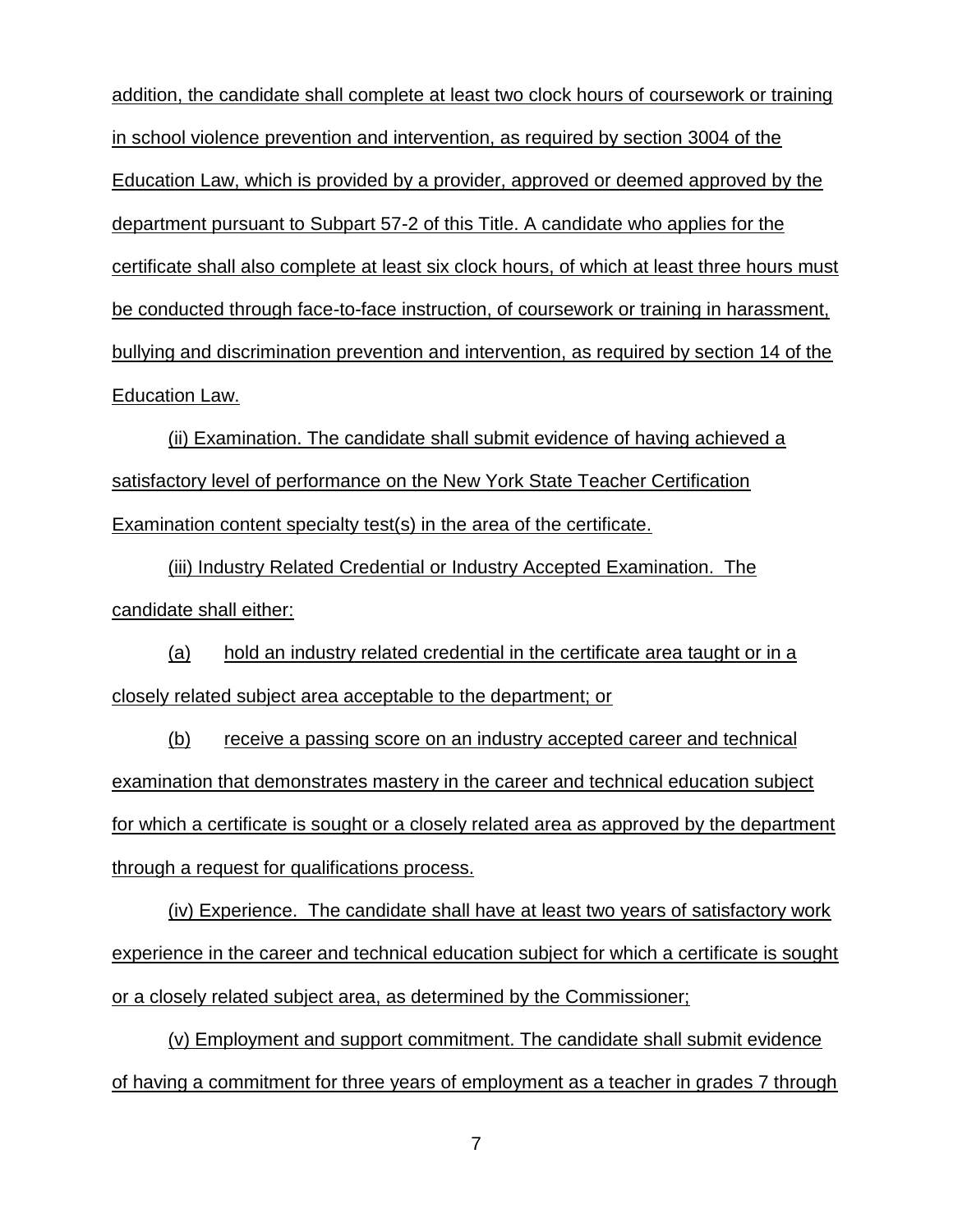12 in a public or nonpublic school or BOCES, which shall include a mentored experience for the first year that will consist of daily supervision by an experienced teacher during the first 20 days of teaching, except that such mentoring shall not be required if the candidate has two years of satisfactory employment as a teacher of students in grades 7 through 12 in a public or nonpublic school or BOCES.

(6) Option H: The requirements of this paragraph are applicable to candidates who seek an initial certificate and who are enrolled in an approved career and technical education program registered pursuant to section 52.21 of this Title, or its equivalent in the certificate area to be taught or in a closely related subject area acceptable to the department; and have either at least one year of satisfactory experience in the career and technical area to be taught or in a closely related area or receive a passing score on an industry accepted career and technical examination that demonstrates mastery in the career and technical education subject for which a certificate is sought or a closely related area as approved by the department through a request for qualifications process. The candidate shall meet the requirements in each of the following subparagraphs:

(i) Education.

(a) The candidate shall complete at least two clock hours of course work or training regarding the identification and reporting suspected child abuse or maltreatment, in accordance with requirements of section 3004 of the Education Law. In addition, the candidate shall complete at least two clock hours of coursework or training in school violence prevention and intervention, as required by section 3004 of the Education Law, which is provided by a provider, approved or deemed approved by the department pursuant to Subpart 57-2 of this Title. A candidate shall also complete at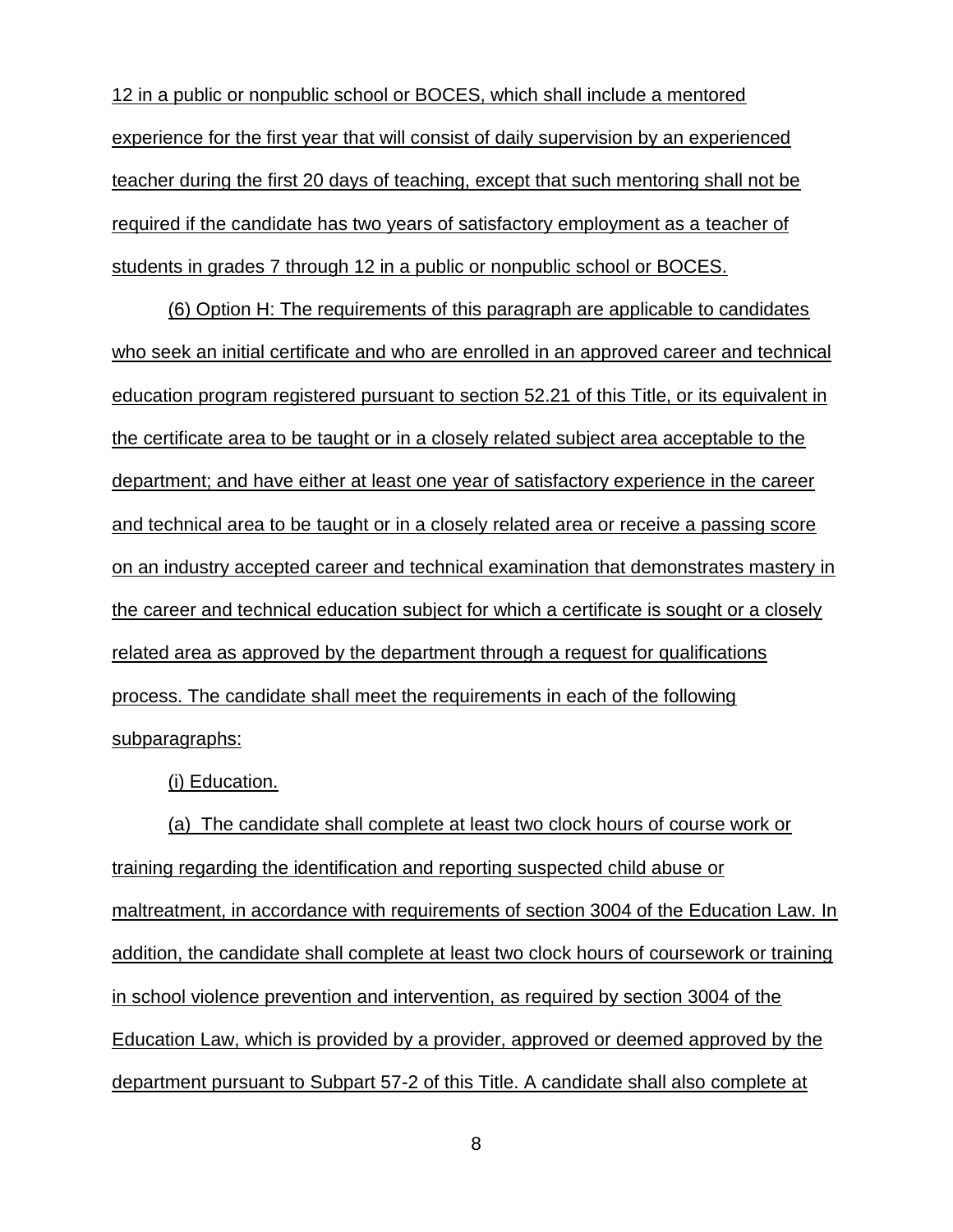least six clock hours, of which at least three hours must be conducted through face-toface instruction, of coursework or training in harassment, bullying and discrimination prevention and intervention, as required by section 14 of the Education Law; and

(b) the candidate shall be enrolled in an approved career and technical education program registered pursuant to section 52.21 of this Title

(ii) Examination. The candidate shall submit evidence of having achieved a satisfactory level of performance on the New York State Teacher Certification Examination content specialty test(s) in the area of the certificate.

(iii) Experience and/or Examination. The candidate shall either:

(a) have at least one year of satisfactory work experience in the career and technical education subject for which a certificate is sought or a closely related area, as determined by the Commissioner; or

(b) receive a passing score on an industry accepted career and technical examination that demonstrates mastery in the career and technical education subject for which a certificate is sought or a closely related area as approved by the department through a request for qualifications process.

(iv) Employment and support commitment. The candidate shall submit evidence of having a commitment for three years of employment as a teacher in grades 7 through 12 in a public or nonpublic school or BOCES, which shall include a mentored experience for the first year that will consist of daily supervision by an experienced teacher during the first 20 days of teaching, except that such mentoring shall not be required if the candidate has two years of satisfactory employment as a teacher of students in grades 7 through 12 in a public or nonpublic school or BOCES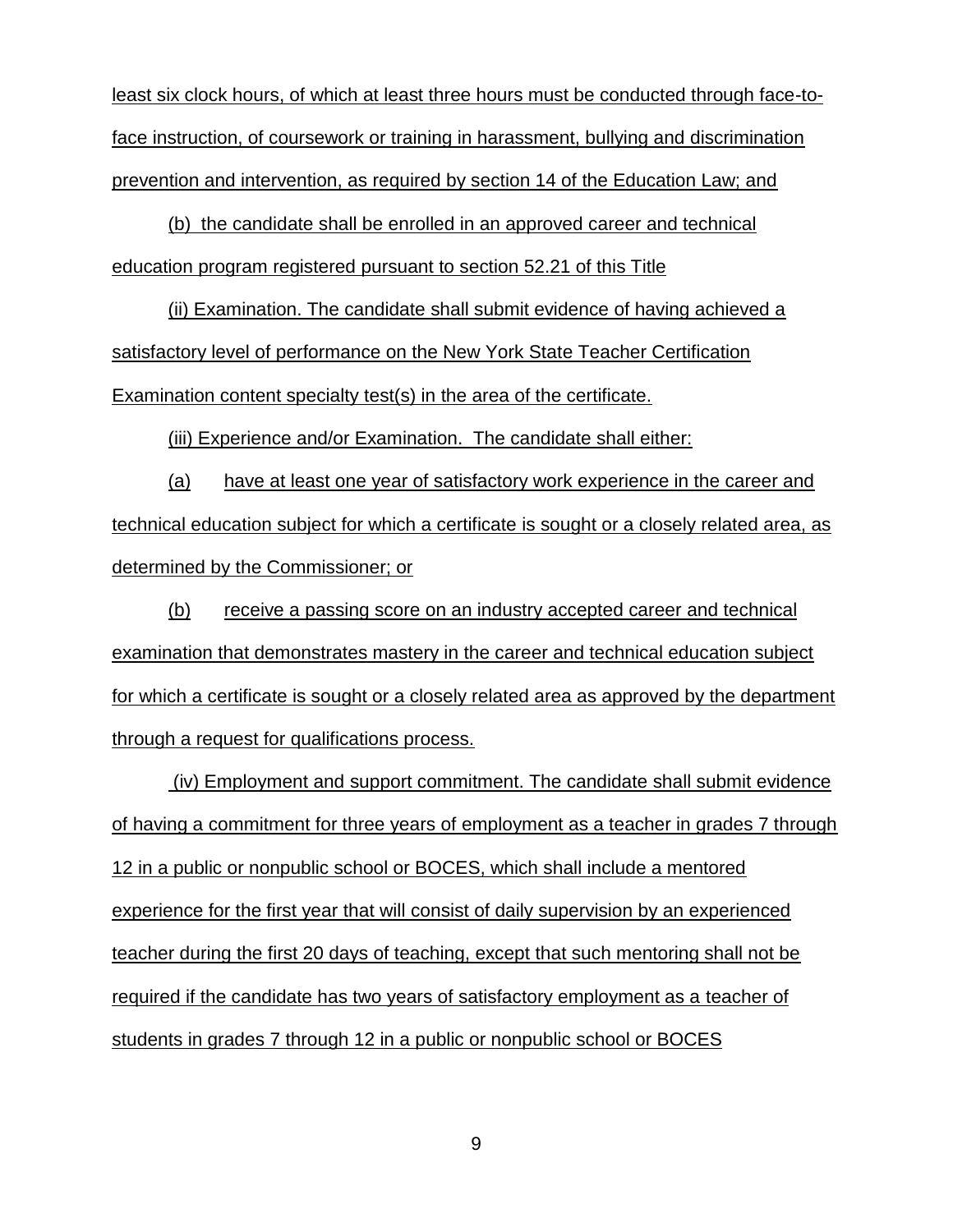(7) Option I: The requirements of this paragraph are applicable to candidates who seek an initial certificate and who are currently certified as a teacher in grades 7- 12 in any subject area acceptable to the department, and who either: hold an industry related credential the career and technical education subject to be taught or in a closely related subject area acceptable to the department or have two years of satisfactory experience in the certificate area sought or a closely related subject area, as determined by the Commissioner. The candidate shall meet the requirements in each of the following subparagraphs:

(i) Education. The candidate shall complete at least two clock hours of course work or training regarding the identification and reporting suspected child abuse or maltreatment, in accordance with requirements of section 3004 of the Education Law. In addition, the candidate shall complete at least two clock hours of coursework or training in school violence prevention and intervention, as required by section 3004 of the Education Law, which is provided by a provider, approved or deemed approved by the department pursuant to Subpart 57-2 of this Title. A candidate who applies for the certificate on or after December 31, 2013, shall also complete at least six clock hours, of which at least three hours must be conducted through face-to-face instruction, of coursework or training in harassment, bullying and discrimination prevention and intervention, as required by section 14 of the Education Law.

(ii) Examination. The candidate shall submit evidence of having achieved a satisfactory level of performance on the New York State Teacher Certification Examination content specialty test(s) in the area of the certificate.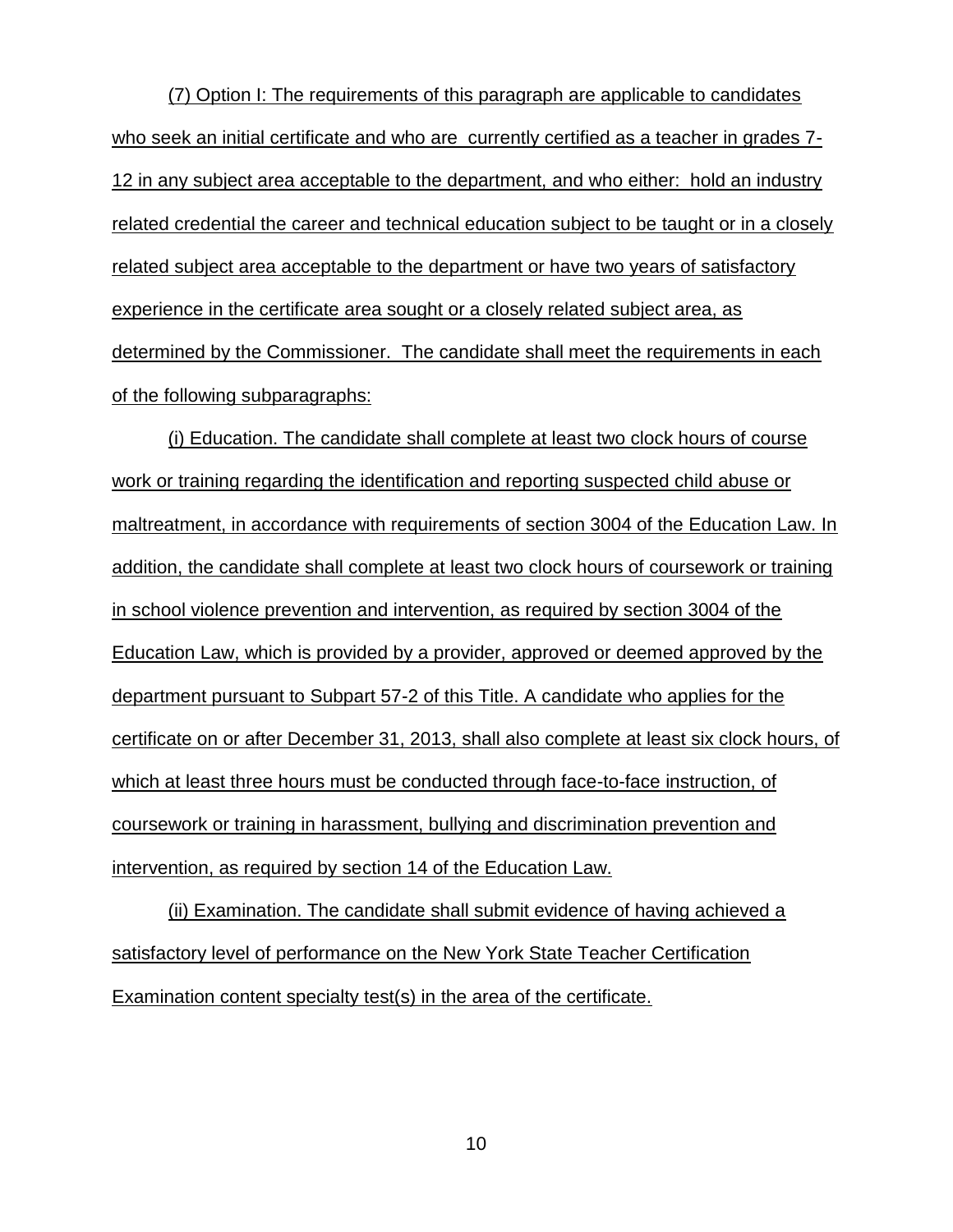(iii) Certification. The candidate shall hold certification as a teacher in grades 7- 12 in any certification area pursuant to Part 80 of this Title that is acceptable to the department.

(iv) Experience or Industry Related Credential. The candidate shall either:

(a) hold an industry related credential in the certificate area sought or in a related area, as determined by the Department; or

(b) have at least two years of documented and satisfactory work experience in the career and technical education subject for which a certificate is sought, or a related area, as determined by the Commissioner.

(v) Employment and support commitment. The candidate shall submit evidence of having a commitment for three years of employment as a teacher in grades 7 through 12 in a public or nonpublic school or BOCES, which shall include a mentored experience for the first year that will consist of daily supervision by an experienced teacher during the first 20 days of teaching, except that such mentoring shall not be required if the candidate has two years of satisfactory employment as a teacher of students in grades 7 through 12 in a public or nonpublic school or BOCES.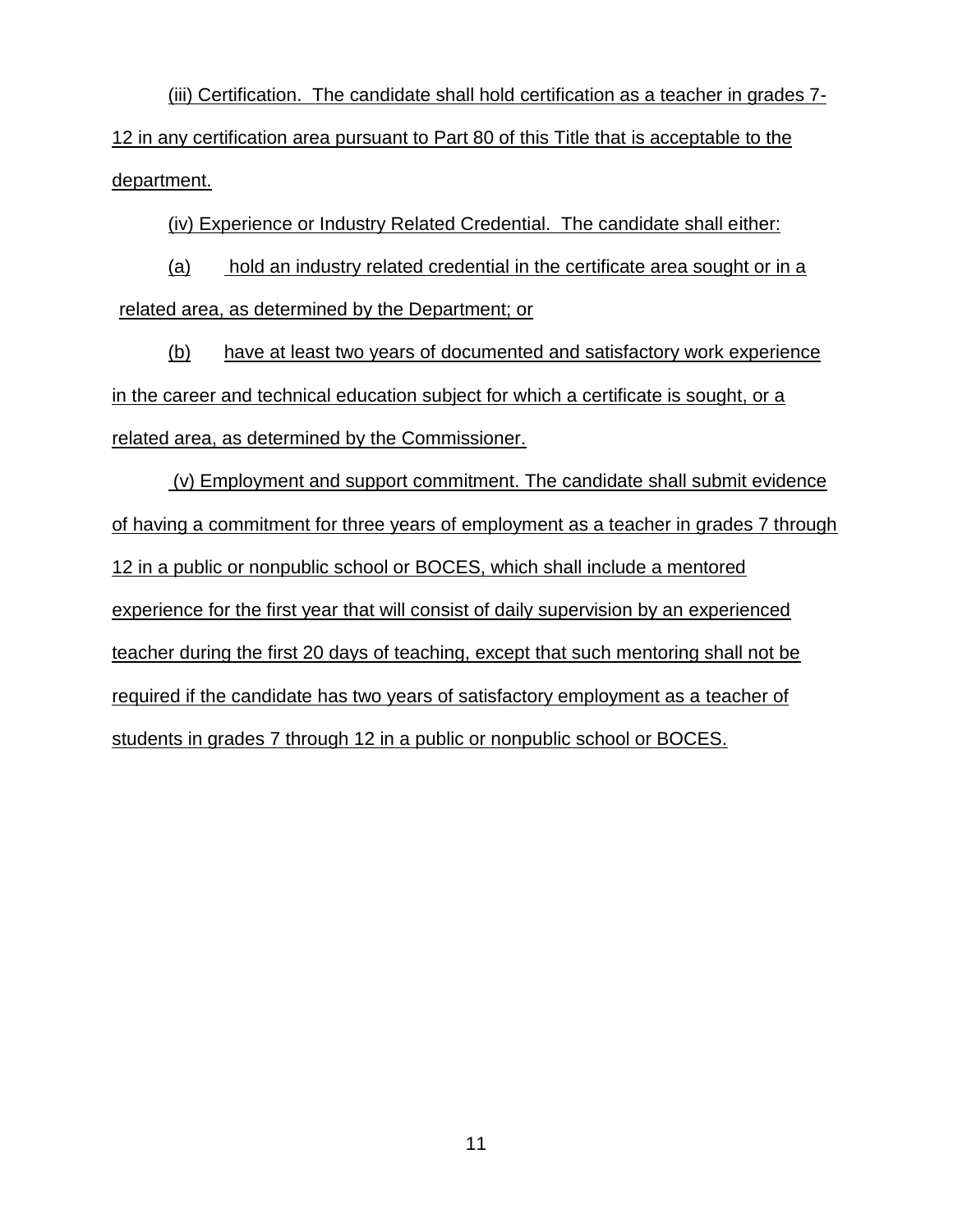# STATEMENT OF FACTS AND CIRCUMSTANCES WHICH NECESSITATE

# EMERGENCY ACTION

The proposed amendment to section 80-3.5 is necessary to provide additional

pathway options for a Transitional A certification in the CTE subjects for candidates who

meet the requirements in one of the following pathway options:

- **Option G.** Have a minimum of two years of experience in the CTE subject area of certificate sought and hold an industry-related credential or pass an industry accepted examination as approved by the Department *and* have an employment and support commitment
- **Option H.** Are enrolled in an approved CTE teacher preparation program and have either a minimum of one year of related work experience and/or take and pass an industry accepted examination *and* have an employment and support commitment
- **Option I.** Are currently certified 7-12 grade teachers in *any* subject area with two years of documented work experience or who hold industry-recognized credentials, where available, in the related CTE area *and* have an employment and support commitment

A Notice of Proposed Rule Making was published in the State Register on June

29, 2016. Since then the proposed amendment was revised and a Notice of Revised Rule Making was published in the State Register on November 16, 2016. Since the Board of Regents meets at fixed intervals, the earliest the proposed rule can be presented for regular (non-emergency) adoption, after expiration of the required 30-day public comment period provided for in the State Administrative Procedure Act (SAPA) for a revised rulemaking, would be the January Regents meeting. Furthermore, pursuant to SAPA section 203(1), the earliest effective date of the proposed rule, if adopted at the January meeting, would be January 25, 2017, the date a Notice of Adoption would be published in the State Register. The emergency rule adopted at the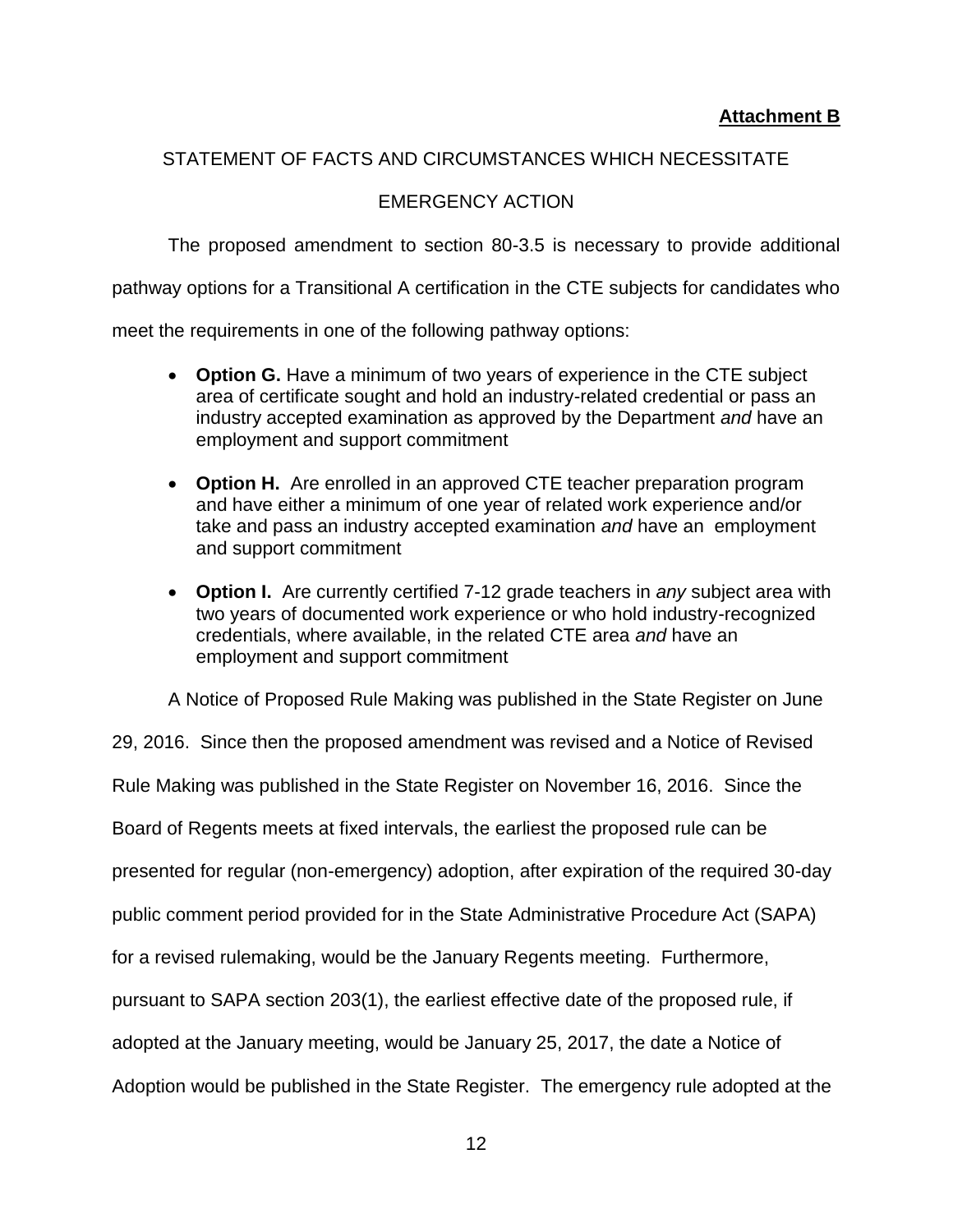October 2016 Regents meeting will expire on December 16, 2017. Therefore, emergency action is necessary is therefore necessary to allow those who do not meet the current requirements but who possess industry experience, credentials, or are in the process of completing certification, but meet one of the three proposed new pathways, to begin teaching at the grade 7-12 level as early as possible during the 2016-2017 school year and to ensure that the proposed amendment adopted at the June and July Regents meetings and revised and adopted at the September and October Regents meetings as an emergency rule, remain continuously in effect until it can be adopted as a permanent rule.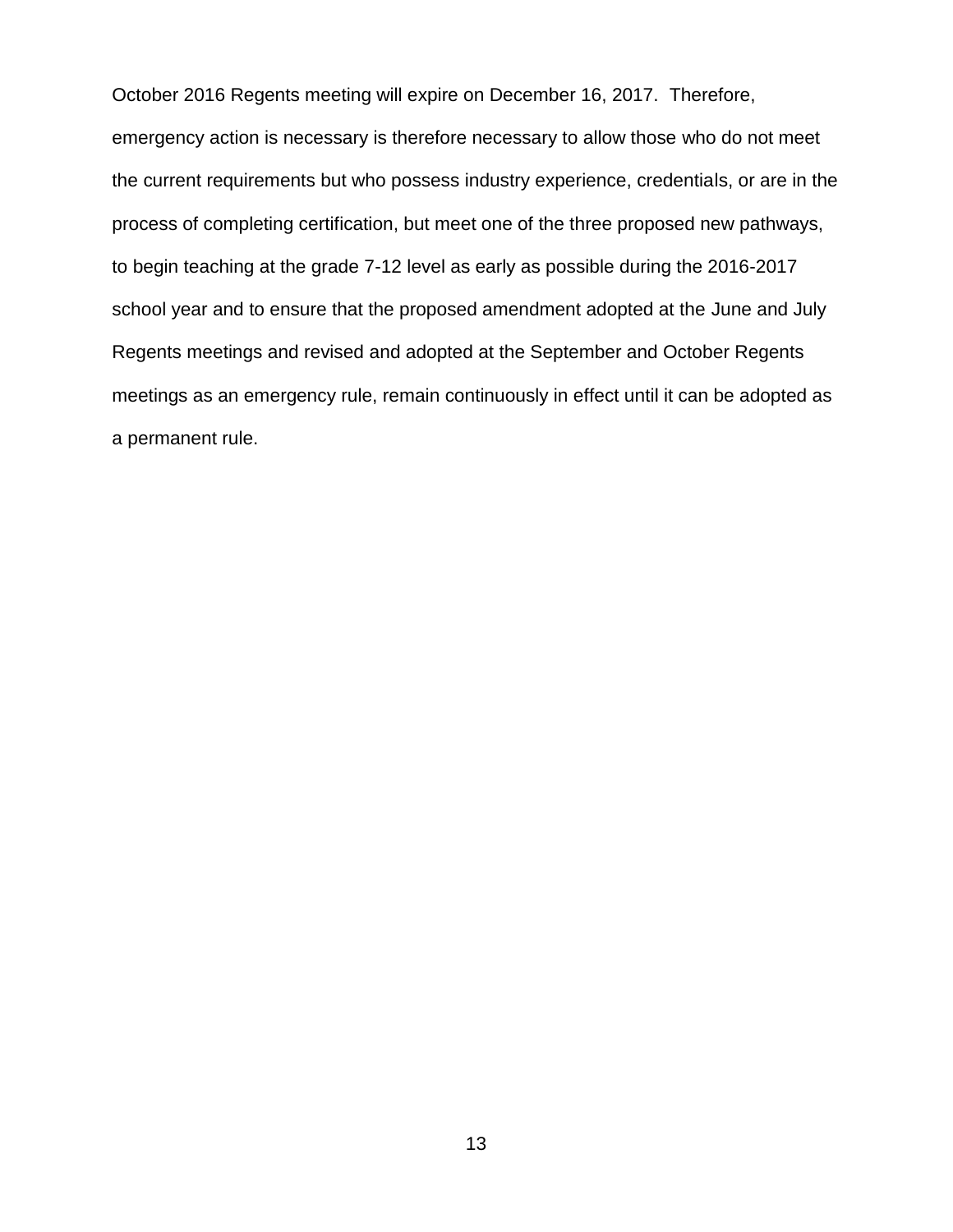#### **Attachment C**

#### **8 NYCRR Subpart 80-3.5**

#### ASSESSMENT OF PUBLIC COMMENT

Since publication of a Notice of Proposed Rule Making in the State Register on June 29, 2016, the State Education Department (SED) received the following comment:

1. COMMENT:

One commenter raised the concern that the proposed pathways for CTE certification are a "patchwork approach" and that a broader discussion of CTE certification, including a more comprehensive and system-wide approach to CTE teacher certification is required moving forward. The commenter suggested that NYSED convene a work group to look at a more comprehensive approach to CTE certification and to re-convene the CTE Content Advisory Panel to discuss future changes to advance the CTE certification pathways. However, the commenter also expressed appreciation that the Department is recognizing the value of work experience and industry-credentials within the proposed amendment.

The commenter also expressed concern over the requirement that the amendment requires an employment and support commitment on the part of the candidate, and that districts and BOCES do not have the ability to connect with candidates as the need for a CTE teacher arises.

#### DEPARTMENT RESPONSE:

SED agrees that a more comprehensive approach to the CTE teacher certification pathways is needed, and is currently in the process of working with the field to further revise the regulations relating to CTE teacher certification. However, the